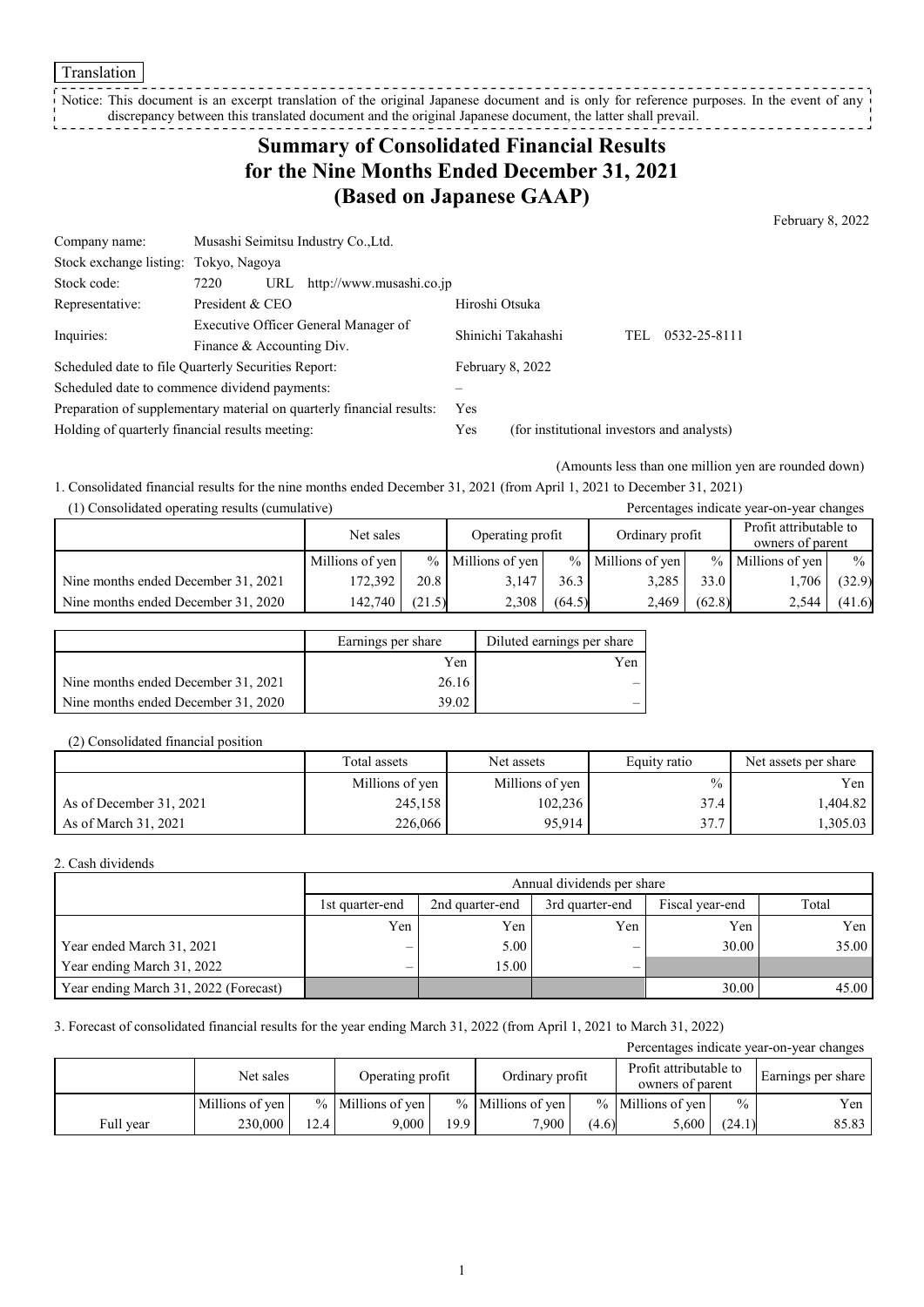| 4. Notes                                                                                                                                                                         |                                                                                                          |                                                       |                |                   |  |  |
|----------------------------------------------------------------------------------------------------------------------------------------------------------------------------------|----------------------------------------------------------------------------------------------------------|-------------------------------------------------------|----------------|-------------------|--|--|
| (1) Changes in significant subsidiaries during the nine months ended December 31, 2021<br>(changes in specified subsidiaries resulting in the change in scope of consolidation): | No.                                                                                                      |                                                       |                |                   |  |  |
|                                                                                                                                                                                  | (2) Application of special accounting methods for preparing quarterly consolidated financial statements: |                                                       |                |                   |  |  |
| (3) Changes in accounting policies, changes in accounting estimates, and restatement of prior period financial statements                                                        |                                                                                                          |                                                       |                |                   |  |  |
| Changes in accounting policies due to revisions to accounting standards and other regulations:                                                                                   |                                                                                                          |                                                       | Yes            |                   |  |  |
| Changes in accounting policies due to other reasons:                                                                                                                             |                                                                                                          |                                                       | N <sub>o</sub> |                   |  |  |
| Changes in accounting estimates:                                                                                                                                                 |                                                                                                          |                                                       | N <sub>o</sub> |                   |  |  |
| Restatement of prior period financial statements:                                                                                                                                |                                                                                                          |                                                       | N <sub>o</sub> |                   |  |  |
| (4) Number of issued shares (common shares)                                                                                                                                      |                                                                                                          |                                                       |                |                   |  |  |
| Total number of issued shares at the end of the period (including treasury shares)                                                                                               |                                                                                                          |                                                       |                |                   |  |  |
| As of December 31, 2021<br>65,287,701 shares<br>As of March 31, 2021                                                                                                             |                                                                                                          |                                                       |                | 65,258,601 shares |  |  |
| Number of treasury shares at the end of the period                                                                                                                               |                                                                                                          |                                                       |                |                   |  |  |
| As of December 31, 2021                                                                                                                                                          | $24,144$ shares                                                                                          | As of March 31, 2021                                  |                | 17,558 shares     |  |  |
| Average number of shares during the period (cumulative from the beginning of the fiscal year)                                                                                    |                                                                                                          |                                                       |                |                   |  |  |
| Nine months ended December 31, 2021                                                                                                                                              |                                                                                                          | 65,252,342 shares Nine months ended December 31, 2020 |                | 65,208,835 shares |  |  |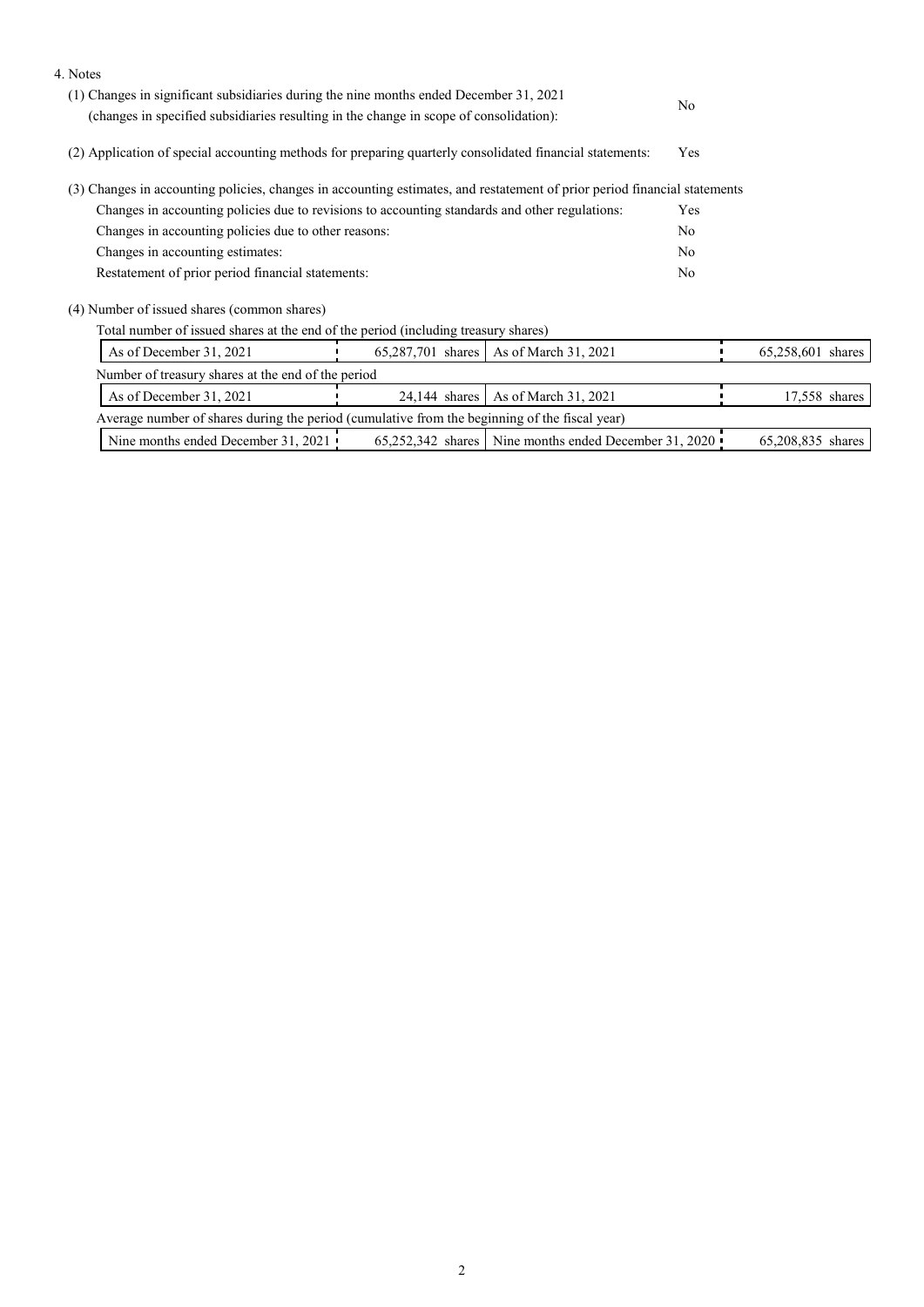# **Quarterly consolidated financial statements**

**Consolidated balance sheets** 

|                                        |                      | (Millions of yen)       |
|----------------------------------------|----------------------|-------------------------|
|                                        | As of March 31, 2021 | As of December 31, 2021 |
| Assets                                 |                      |                         |
| Current assets                         |                      |                         |
| Cash and deposits                      | 24,143               | 25,641                  |
| Notes and accounts receivable - trade  | 33,776               | 31,072                  |
| Merchandise and finished goods         | 8,309                | 10,751                  |
| Work in process                        | 8,077                | 9,111                   |
| Raw materials and supplies             | 21,417               | 26,720                  |
| Other                                  | 6,430                | 7,227                   |
| Allowance for doubtful accounts        | (102)                | (80)                    |
| Total current assets                   | 102,053              | 110,445                 |
| Non-current assets                     |                      |                         |
| Property, plant and equipment          |                      |                         |
| Buildings and structures               | 47,213               | 48,946                  |
| Accumulated depreciation               | (24, 197)            | (25, 739)               |
| Accumulated impairment                 | (293)                | (308)                   |
| Buildings and structures, net          | 22,722               | 22,898                  |
| Machinery, equipment and vehicles      | 223,359              | 234,200                 |
| Accumulated depreciation               | (168, 586)           | (179, 141)              |
| Accumulated impairment                 | (527)                | (656)                   |
| Machinery, equipment and vehicles, net | 54,245               | 54,403                  |
| Tools, furniture and fixtures          |                      |                         |
|                                        | 13,057               | 13,895                  |
| Accumulated depreciation               | (9,315)              | (10, 198)               |
| Accumulated impairment                 | (15)                 | (16)                    |
| Tools, furniture and fixtures, net     | 3,726                | 3,680                   |
| Land                                   | 7,488                | 7,509                   |
| Construction in progress               | 14,065               | 16,363                  |
| Total property, plant and equipment    | 102,249              | 104,855                 |
| Intangible assets                      |                      |                         |
| Goodwill                               | 694                  | 486                     |
| Customer relationship assets           | 2,807                | 2,526                   |
| Software                               | 1,318                | 1,288                   |
| Software in progress                   | 36                   | 7                       |
| Other                                  | 1,559                | 1,201                   |
| Total intangible assets                | 6,416                | 5,509                   |
| Investments and other assets           |                      |                         |
| Investment securities                  | 9,749                | 16,657                  |
| Investments in capital                 | 777                  | 945                     |
| Long-term loans receivable             | 65                   | 152                     |
| Deferred tax assets                    | 2,243                | 2,947                   |
| Other                                  | 2,556                | 3,700                   |
| Allowance for doubtful accounts        | (43)                 | (56)                    |
| Total investments and other assets     | 15,348               | 24,348                  |
| Total non-current assets               | 124,013              | 134,713                 |
| Total assets                           | 226,066              | 245,158                 |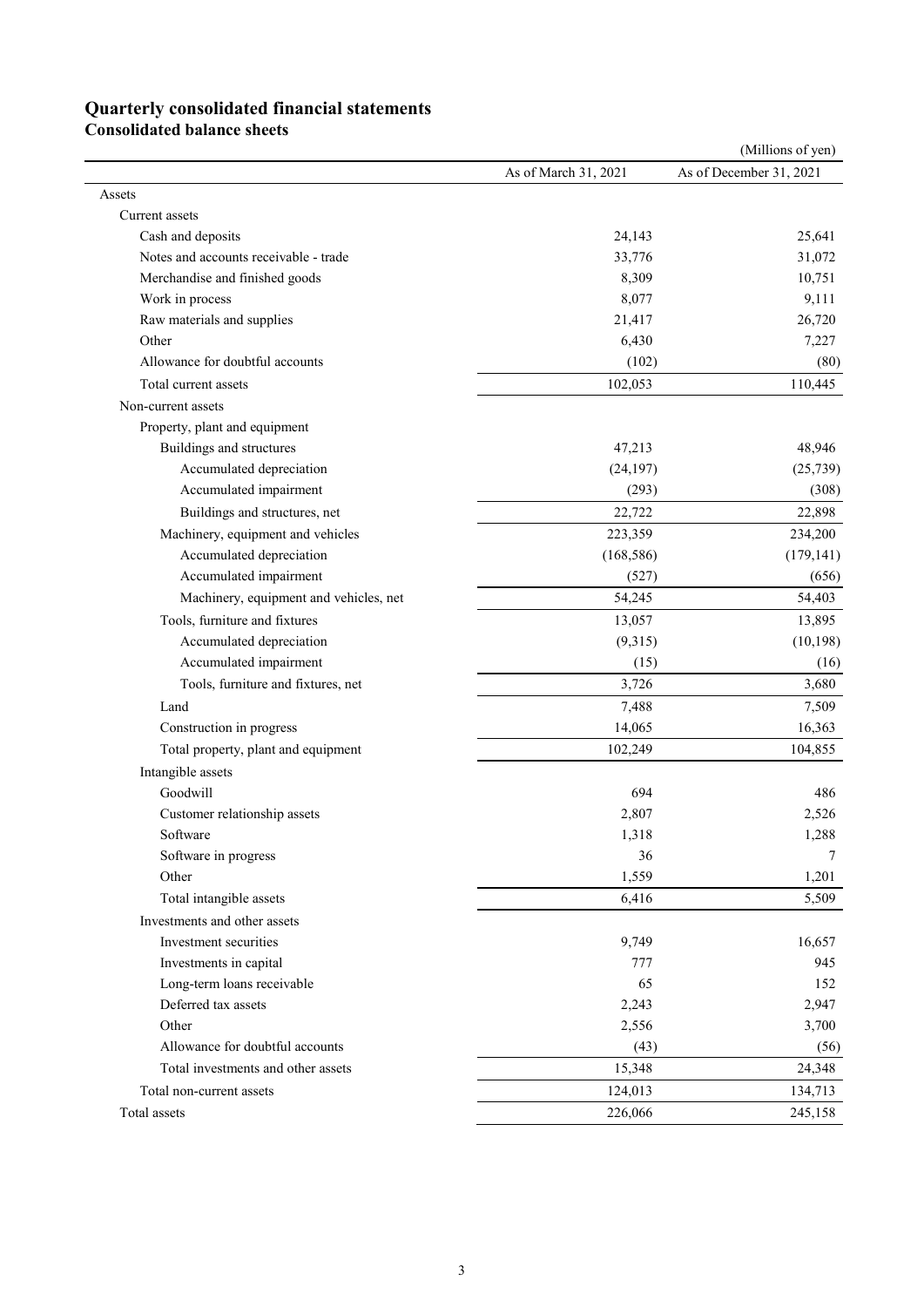|                                                          |                      | (Millions of yen)       |
|----------------------------------------------------------|----------------------|-------------------------|
|                                                          | As of March 31, 2021 | As of December 31, 2021 |
| Liabilities                                              |                      |                         |
| Current liabilities                                      |                      |                         |
| Notes and accounts payable - trade                       | 17,843               | 17,578                  |
| Short-term borrowings                                    | 38,932               | 37,438                  |
| Current portion of long-term borrowings                  | 11,410               | 12,042                  |
| Accounts payable - other                                 | 3,967                | 4,134                   |
| Accrued expenses                                         | 7,614                | 6,249                   |
| Income taxes payable                                     | 1,954                | 1,224                   |
| Provision for bonuses                                    | 2,054                | 1,367                   |
| Provision for bonuses for directors (and other officers) | 23                   | 18                      |
| Provision for product compensations                      | 235                  | 204                     |
| Other                                                    | 5,826                | 6,358                   |
| Total current liabilities                                | 89,862               | 86,616                  |
| Non-current liabilities                                  |                      |                         |
| Long-term borrowings                                     | 27,151               | 42,550                  |
| Deferred tax liabilities                                 | 2,653                | 4,205                   |
| Retirement benefit liability                             | 6,695                | 6,522                   |
| Other                                                    | 3,788                | 3,027                   |
| Total non-current liabilities                            | 40,289               | 56,305                  |
| <b>Total liabilities</b>                                 | 130,152              | 142,922                 |
| Net assets                                               |                      |                         |
| Shareholders' equity                                     |                      |                         |
| Share capital                                            | 5,394                | 5,427                   |
| Capital surplus                                          | 3,093                | 3,126                   |
| Retained earnings                                        | 85,992               | 84,763                  |
| Treasury shares                                          | (8)                  | (8)                     |
| Total shareholders' equity                               | 94,472               | 93,308                  |
| Accumulated other comprehensive income                   |                      |                         |
| Valuation difference on available-for-sale securities    | 2,605                | 6,586                   |
| Foreign currency translation adjustment                  | (11,581)             | (8,080)                 |
| Remeasurements of defined benefit plans                  | (354)                | (130)                   |
| Total accumulated other comprehensive income             | (9, 330)             | (1,624)                 |
| Non-controlling interests                                | 10,773               | 10,552                  |
| Total net assets                                         | 95,914               | 102,236                 |
| Total liabilities and net assets                         | 226,066              | 245,158                 |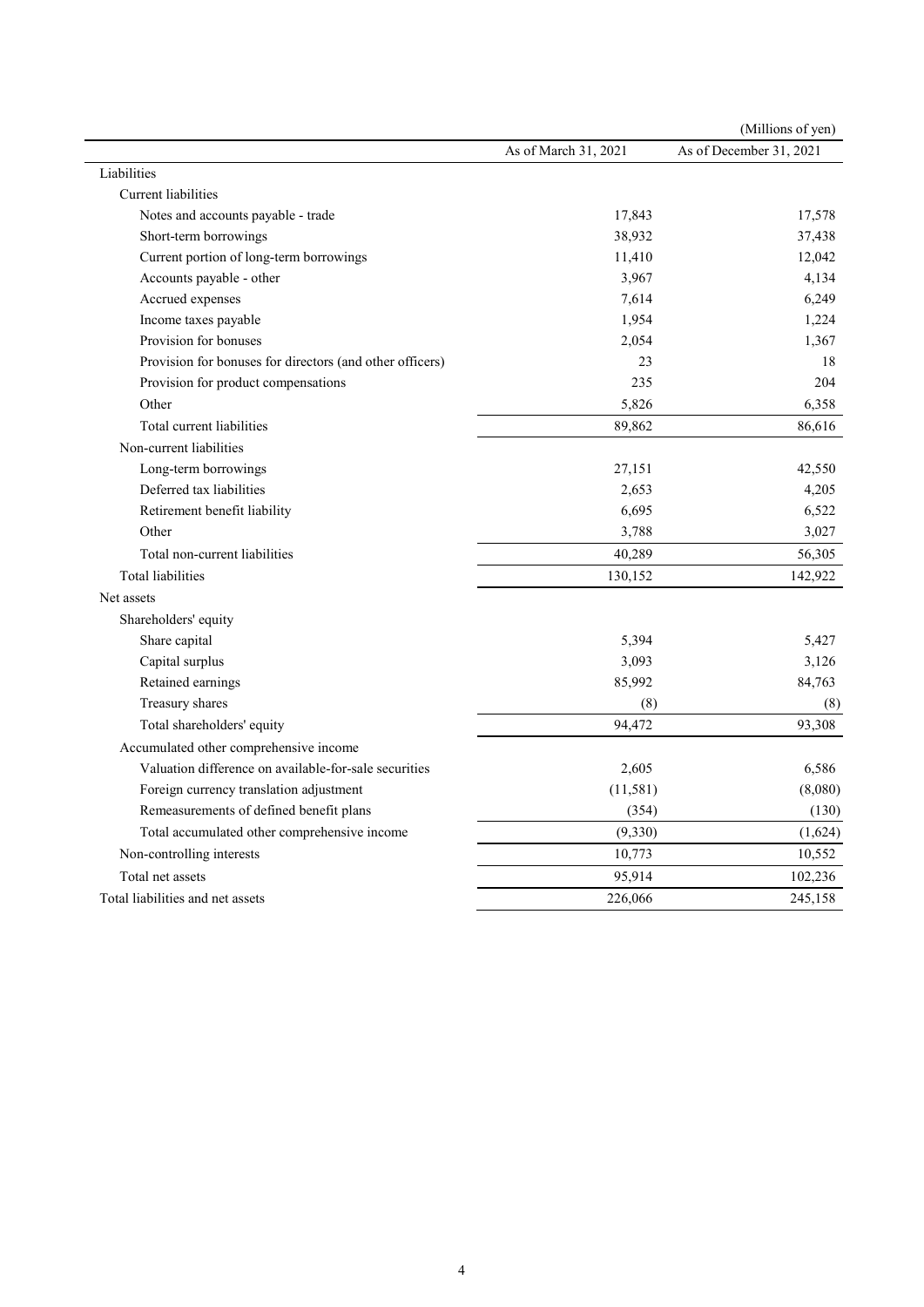### **Consolidated statements of income (cumulative) and consolidated statements of comprehensive income (cumulative)**

**Consolidated statements of income (cumulative)**

|                                                |                   | (Millions of yen) |
|------------------------------------------------|-------------------|-------------------|
|                                                | Nine months ended | Nine months ended |
|                                                | December 31, 2020 | December 31, 2021 |
| Net sales                                      | 142,740           | 172,392           |
| Cost of sales                                  | 124,652           | 152,063           |
| Gross profit                                   | 18,088            | 20,328            |
| Selling, general and administrative expenses   | 15,779            | 17,181            |
| Operating profit                               | 2,308             | 3,147             |
| Non-operating income                           |                   |                   |
| Interest income                                | 242               | 264               |
| Dividend income                                | 109               | 190               |
| Foreign exchange gains                         |                   | 110               |
| Subsidy income                                 | 458               |                   |
| Other                                          | 216               | 283               |
| Total non-operating income                     | 1,026             | 849               |
| Non-operating expenses                         |                   |                   |
| Interest expenses                              | 490               | 444               |
| Foreign exchange losses                        | 176               |                   |
| Loss on valuation of investment securities     |                   | 101               |
| Other                                          | 198               | 165               |
| Total non-operating expenses                   | 865               | 711               |
| Ordinary profit                                | 2,469             | 3,285             |
| Extraordinary income                           |                   |                   |
| Gain on sale of non-current assets             | 17                | 38                |
| Gain on bargain purchase                       | 877               |                   |
| Gain on reversal of liabilities                | 551               |                   |
| Total extraordinary income                     | 1,445             | 38                |
| Extraordinary losses                           |                   |                   |
| Loss on sale of non-current assets             | $\overline{2}$    | 8                 |
| Loss on retirement of non-current assets       | 35                | 159               |
| Impairment losses                              |                   | 108               |
| Loss on disaster                               | 83                |                   |
| Other                                          |                   | 5                 |
| Total extraordinary losses                     | 121               | 282               |
| Profit before income taxes                     | 3,793             | 3,041             |
| Income taxes                                   | 1,754             | 1,426             |
| Profit                                         | 2,039             | 1,614             |
| Loss attributable to non-controlling interests | (504)             | (91)              |
| Profit attributable to owners of parent        | 2,544             | 1,706             |